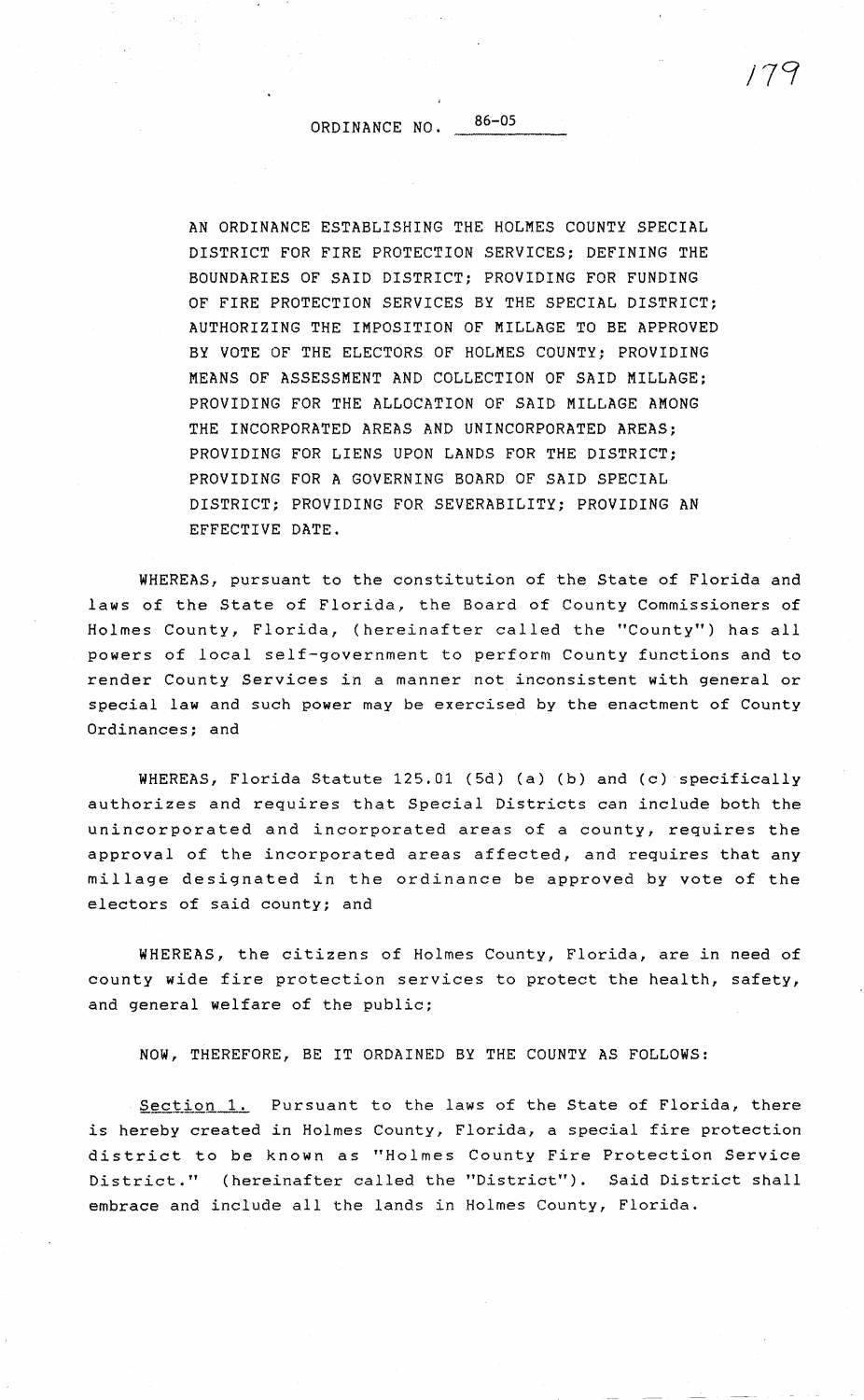Section 2. The business and affairs of said District shall be conducted and administered by the County. The Commissioners of the County shall not receive any additional compensation for their services as such.

*/f()* 

Section 3. The District shall have the right, power and authority to levy a special tax millage, subject to the approval of the electors of Holmes County, Florida, said tax millage not to excede one-half (1/2) mill, against each parcel of real property in Holmes County.

Section 4. For the Tax years 1986, the County shall, prior to November 10, 1986, set the amount of millage to be levied and certify the amount to the Holmes County Tax Collector. This section shall be subject to approval by the electors of a special referendum to be placed on the ballot for the November 4, 1986, general election. In all future tax years, the District shall set the amount of millage to be levied and certify the amount to the Holmes County Tax Collector prior to October 1 of each year.

Section 5. All special assessments of millage hereunder shall be based on property ownership as of January 1 of each year. The taxes levied each year shall be for the tax year beginning January 1 and ending December 31.

Section 6. It shall be the duty of the County Tax Collector to collect said assessments of millage against all parcels of real property appearing on the Holmes County Tax Roll, and to deliver the whole of such proceeds of such collection, less his statutory collection fee, if any, to the County.

Section 7. Such special millage levy shall be a lien upon the lands so assessed prior in dignity to all other liens and assessments against said lands, save and except general County taxes and other special millages levied prior to the date of this assessment, until said assessments are paid. Said assessments shall become a lien on said lands from October 1, of the year for which that assessment is made and shall be payable on or after November 1 of the same year without discounts to the Tax Collector, but shall not become delinquent unless unpaid on April 1 of the following year. The County Tax Collector shall, upon payment of the county taxes against any property subject to said special assessments unless such special assessments shall have been sooner paid.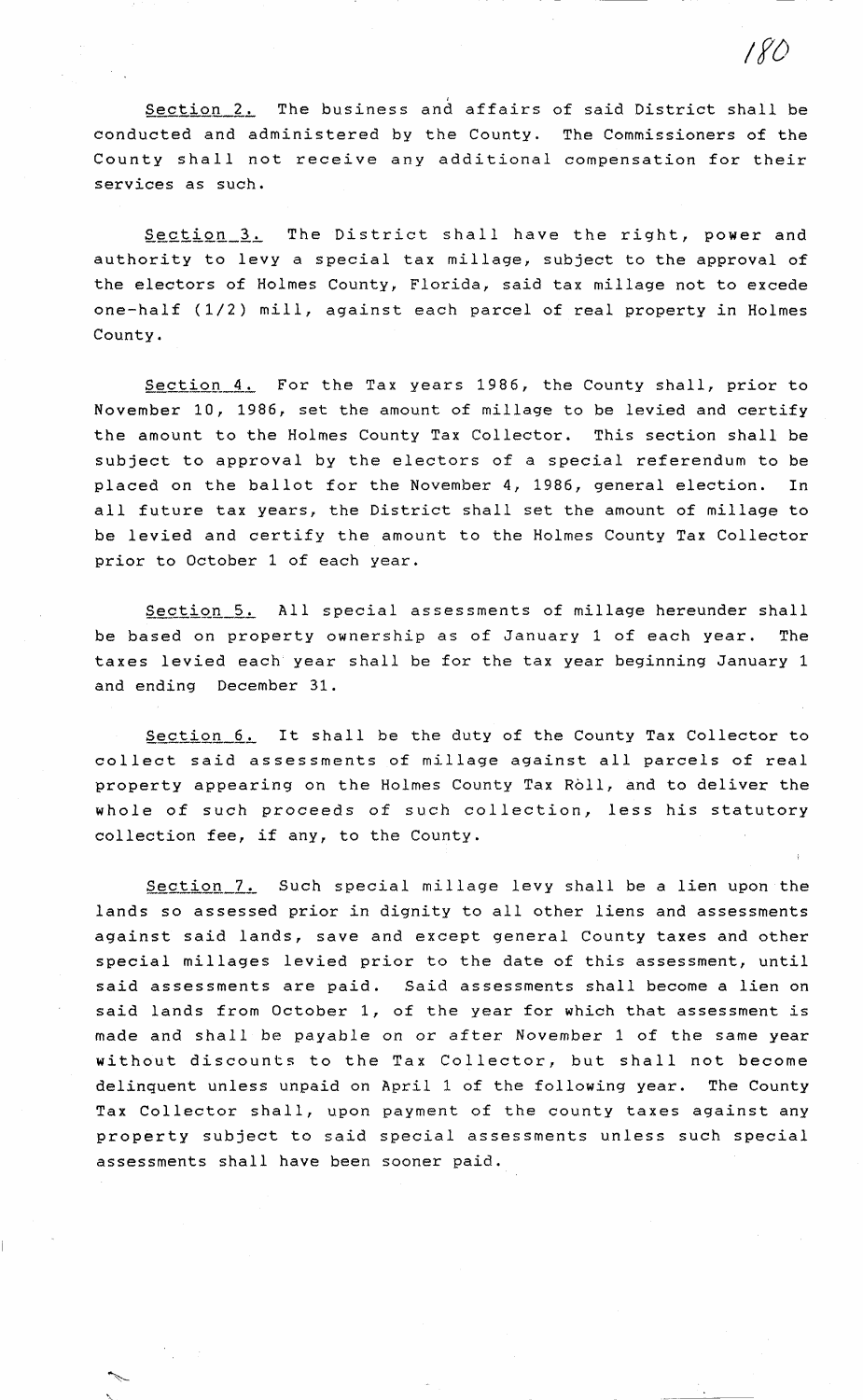Section 8. In the event any special assessment levied hereunder is not paid on or before the first day of April of the year following that for which said assessment is made, said delinquent assessments shall bear interest from said date at the same rate per annum provided by law upon county taxes until paid, may be foreclosed in like manner as privided by law for the foreclosure of mortgages or other liens, and any one or more of said delinquent assessments and liens may be foreclosed in one suit. The suit may be instituted and maintained by the governing body of the District, which shall be the County. In the event of the institution of a suit for foreclosure, the County shall be entitled to a reasonable attorney's fee for the services of its attorney in the suit, which attorney's fee shall be deemed part of the cost of said suit, and the District shall have a lien upon said property for the amount of said fee to be allowed by the Court.

Section 9. That portion of the special tax levied and collected on property lying within the incorporated limits of a municipality shall be distributed to the governing body of said municipality to be used for providing fire protection within said municipality, and within that certain unincorporated area surrounding said municipality which area shall be designated in an inter-local agreement to be entered into between the County and said municipality. That portion of the special tax levied and collected on property lying within the unincorporated area of Holmes County shall be used to provide fire protection anywhere in Holmes County, Florida, at the discretion of the District.

Section 10. No funds of said District shall be used for any purpose other than fire protection, including facilities, equipment, supplies, salaries and expenses in connection therewith.

Section 11. The County, as the governing body of the District, shall have the power and authority to acquire by gift, lease or purchase any property, real or personal, as is deemed necessary for the purpose of said District, and to make and enter into contracts with firms and individuals, natural or corporate, relating to any and all purposes of the District, except that the various municipalities shall have the authority to him personnel to provide the services within the municipalities.

 $|S|$